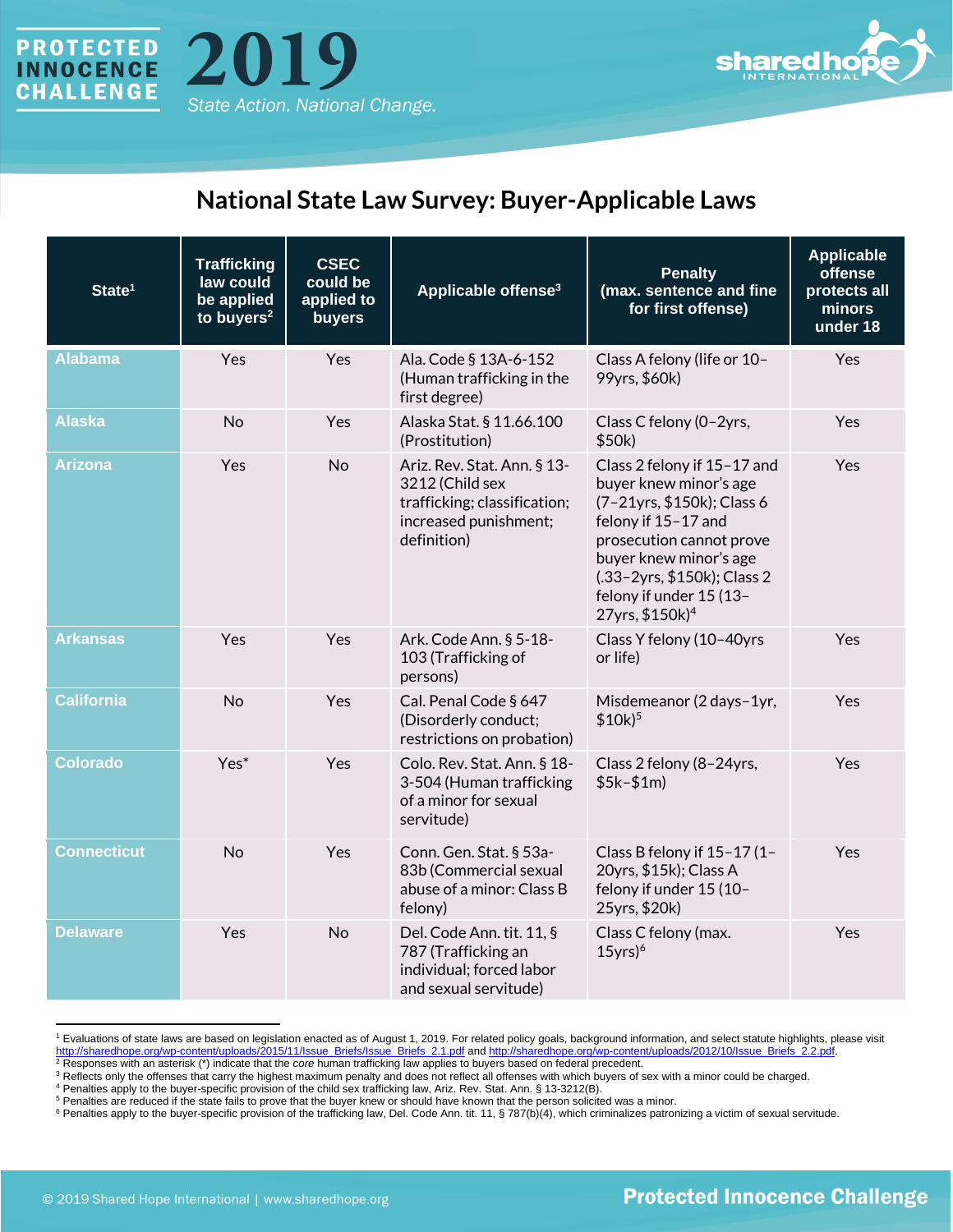| <b>DC</b>       | Yes* | Yes | D.C. Code § 22-1834 (Sex<br>trafficking of children)                                                                   | Max. 20yrs, \$50k                                                                                                                                           | Yes |
|-----------------|------|-----|------------------------------------------------------------------------------------------------------------------------|-------------------------------------------------------------------------------------------------------------------------------------------------------------|-----|
| <b>Florida</b>  | Yes  | Yes | Fla. Stat. Ann. § 787.06<br>(Human trafficking)                                                                        | Life felony (max. life, \$15k)                                                                                                                              | Yes |
| Georgia         | Yes  | Yes | Ga. Code Ann. § 16-5-46<br>(Trafficking of persons for<br>labor or sexual servitude)                                   | Felony (25-50yrs or life,<br>\$100k)                                                                                                                        | Yes |
| <b>Hawaii</b>   | No   | Yes | Haw. Rev. Stat. Ann. §<br>712-1209.1 (Solicitation<br>of a minor for<br>prostitution)                                  | Class C felony (max. 5yrs,<br>$$5k-10k)$                                                                                                                    | Yes |
| Idaho           | Yes  | Yes | Idaho Code Ann. § 18-<br>5610 (Utilizing a person<br>under eighteen years of<br>age for prostitution-<br>penalties)    | Felony (2 yrs-life, \$50k)                                                                                                                                  | Yes |
| <b>Illinois</b> | Yes* | Yes | 720 III. Comp. Stat. Ann.<br>5/10-9 (Trafficking in<br>persons, involuntary<br>servitude, and related<br>offenses)     | Class 1 felony if 17 (4-<br>15yrs, \$25k); Class X<br>felony if under 17 (6-<br>30yrs, \$25k)                                                               | Yes |
| Indiana         | Yes  | No  | Ind. Code Ann. § 35-42-<br>3.5-1.4 (Human<br>trafficking)                                                              | Level 5 felony (1-6yrs,<br>\$10k)                                                                                                                           | Yes |
| lowa            | Yes  | Yes | lowa Code § 710A.2<br>(Human trafficking)                                                                              | Class C felony (max. 10yrs,<br>$$1k-$10k)$                                                                                                                  | Yes |
| <b>Kansas</b>   | Yes  | Yes | Kan. Stat. Ann. § 21-5426<br>(Human trafficking;<br>aggravated human<br>trafficking)                                   | Severity level 1, person<br>felony if 14-17 (240-267<br>months, \$300k); Off-grid<br>person felony if under 14<br>and offender 18+ (25yrs-<br>life, \$500k) | Yes |
| <b>Kentucky</b> | Yes  | Yes | Ky. Rev. Stat. Ann. §<br>529.100 (Human<br>trafficking)                                                                | Class B felony (10-20yrs,<br>$$1k-$10k)$                                                                                                                    | Yes |
| Louisiana       | Yes  | Yes | La. Rev. Stat. Ann. §<br>14:46.3 (Trafficking of<br>children for sexual<br>purposes)                                   | If 14-17 (15-50yrs, \$50k);<br>If under 14 (25-50yrs,<br>\$75k)                                                                                             | Yes |
| <b>Maine</b>    | No   | Yes | Me. Rev. Stat. Ann. tit. 17-<br>A, § 855 (Patronizing<br>prostitution of minor or<br>person with mental<br>disability) | Class D crime (less than<br>$1yr, $2k$ <sup>7</sup>                                                                                                         | Yes |
| <b>Maryland</b> | No   | Yes | Md. Code Ann., Crim. Law<br>§ 3-324 (Sexual<br>Solicitation of minor)                                                  | Felony (max. 10yrs, \$25k)                                                                                                                                  | Yes |

<sup>7</sup> If the buyer knew the victim was a minor, the penalty will be enhanced to a Class C crime punishable by up to 5 years imprisonment and a \$5,000 fine.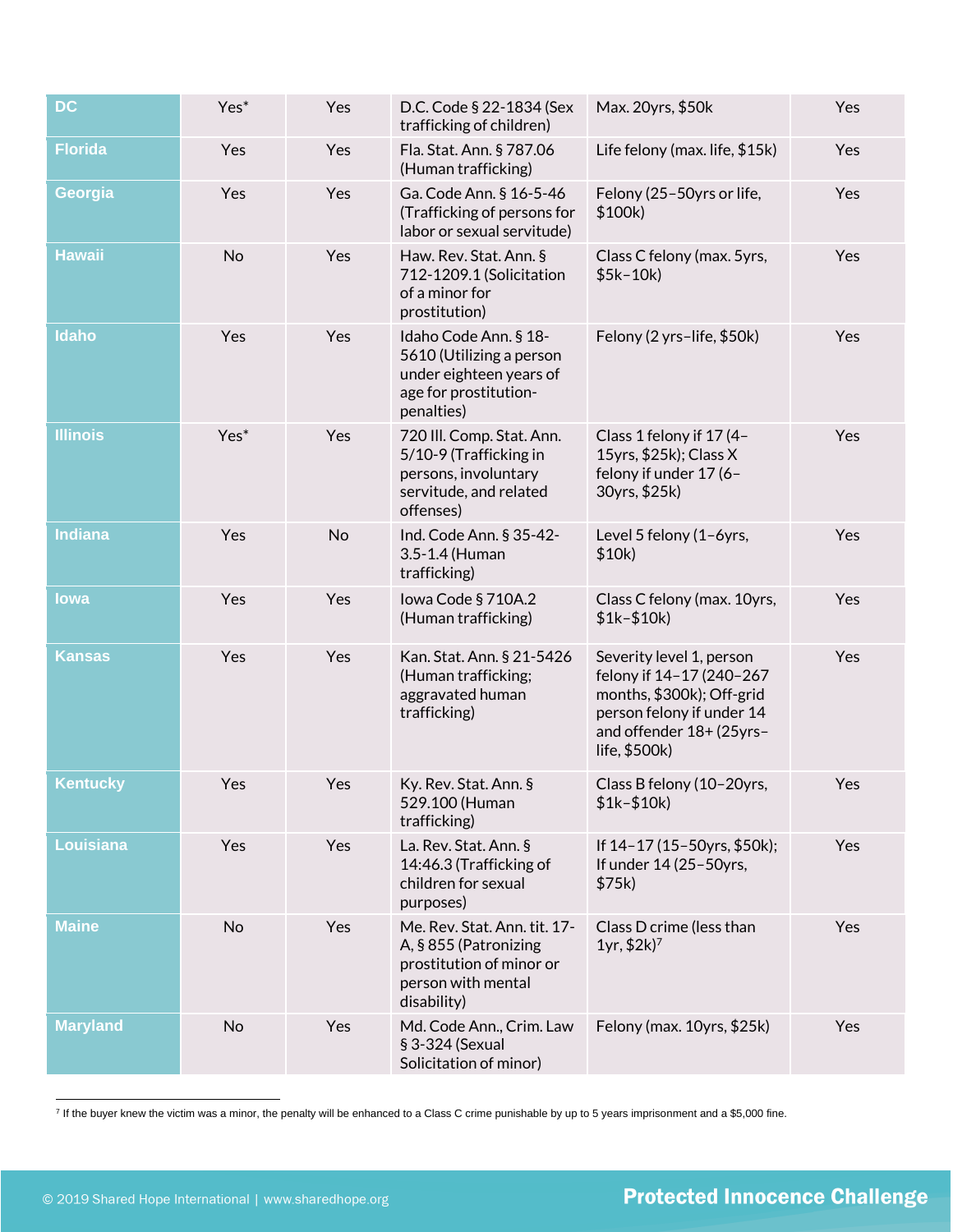| <b>Massachusetts</b> | Yes* | Yes | Mass. Gen. Laws ch. 265, §<br>50 (Human trafficking-<br>Sexual servitude)                                                    | 5yrs-life                                                                                                                                                             | Yes |
|----------------------|------|-----|------------------------------------------------------------------------------------------------------------------------------|-----------------------------------------------------------------------------------------------------------------------------------------------------------------------|-----|
| <b>Michigan</b>      | Yes* | Yes | Mich. Comp. Laws Ann. §<br>750.462e (Forced labor or<br>services; prohibited<br>conduct as relates to age<br>of minor)       | Felony (max. 20yrs, \$20k)                                                                                                                                            | Yes |
| <b>Minnesota</b>     | No   | Yes | Minn. Stat. Ann. §<br>609.324 (Engaging in,<br>hiring, or agreeing to hire<br>minor to engage in<br>prostitution; penalties) | If $16 - 17$ (max. 5yrs, \$10k);<br>If 13-15 (max. 10yrs,<br>\$20k); If under 13 (max.<br>20yrs, \$40k)                                                               | Yes |
| <b>Mississippi</b>   | Yes  | Yes | Miss. Code Ann. § 97-3-<br>54.1 (Human Trafficking<br>Act; prohibited conduct;<br>penalty)                                   | Felony (20yrs-life, \$50k-<br>\$500k)                                                                                                                                 | Yes |
| <b>Missouri</b>      | Yes* | Yes | Mo. Rev. Stat. § 566.211<br>(Sexual trafficking of a<br>child-penalty)                                                       | Felony (10yrs-life, \$250k)                                                                                                                                           | Yes |
| <b>Montana</b>       | Yes* | Yes | Mont. Code Ann. § 45-5-<br>601 (Prostitution)                                                                                | Felony (max. 100yrs, \$50k)                                                                                                                                           | Yes |
| <b>Nebraska</b>      | Yes  | Yes | Neb. Rev. Stat. Ann. § 28-<br>830 (Human trafficking;<br>forced labor or services;<br>terms, defined)                        | Class IB felony (20yrs-life)                                                                                                                                          | Yes |
| <b>Nevada</b>        | Yes* | Yes | Nev. Rev. Stat. Ann. §<br>201.300 (Pandering and<br>sex trafficking:<br>Definitions; penalties;<br>exception)                | Category A felony if 16-17<br>(max. life, \$10k); Category<br>A felony if 14-15 (max. life,<br>\$10k); Category A felony if<br>under 14 (max. life, \$20k)            | Yes |
| <b>New Hampshire</b> | Yes  | Yes | N.H. Rev. Stat. Ann. §<br>633:7 (Trafficking in<br>persons)                                                                  | Class B felony (max. 7yrs,<br>\$4k)                                                                                                                                   | Yes |
| <b>New Jersey</b>    | Yes* | Yes | N.J. Stat. Ann-. § 2C:13-8<br>(Human trafficking)                                                                            | First degree crime (20yrs-<br>life, \$200k)                                                                                                                           | Yes |
| <b>New Mexico</b>    | Yes  | Yes | N.M. Stat. Ann. § 30-52-1<br>(Human trafficking)                                                                             | Third degree felony if 16-<br>17 (max. 3yrs, \$5k); Second<br>degree felony if 13-15<br>(max. 9yrs, \$10k); First<br>degree felony if under 13<br>(max. 18yrs, \$15k) | Yes |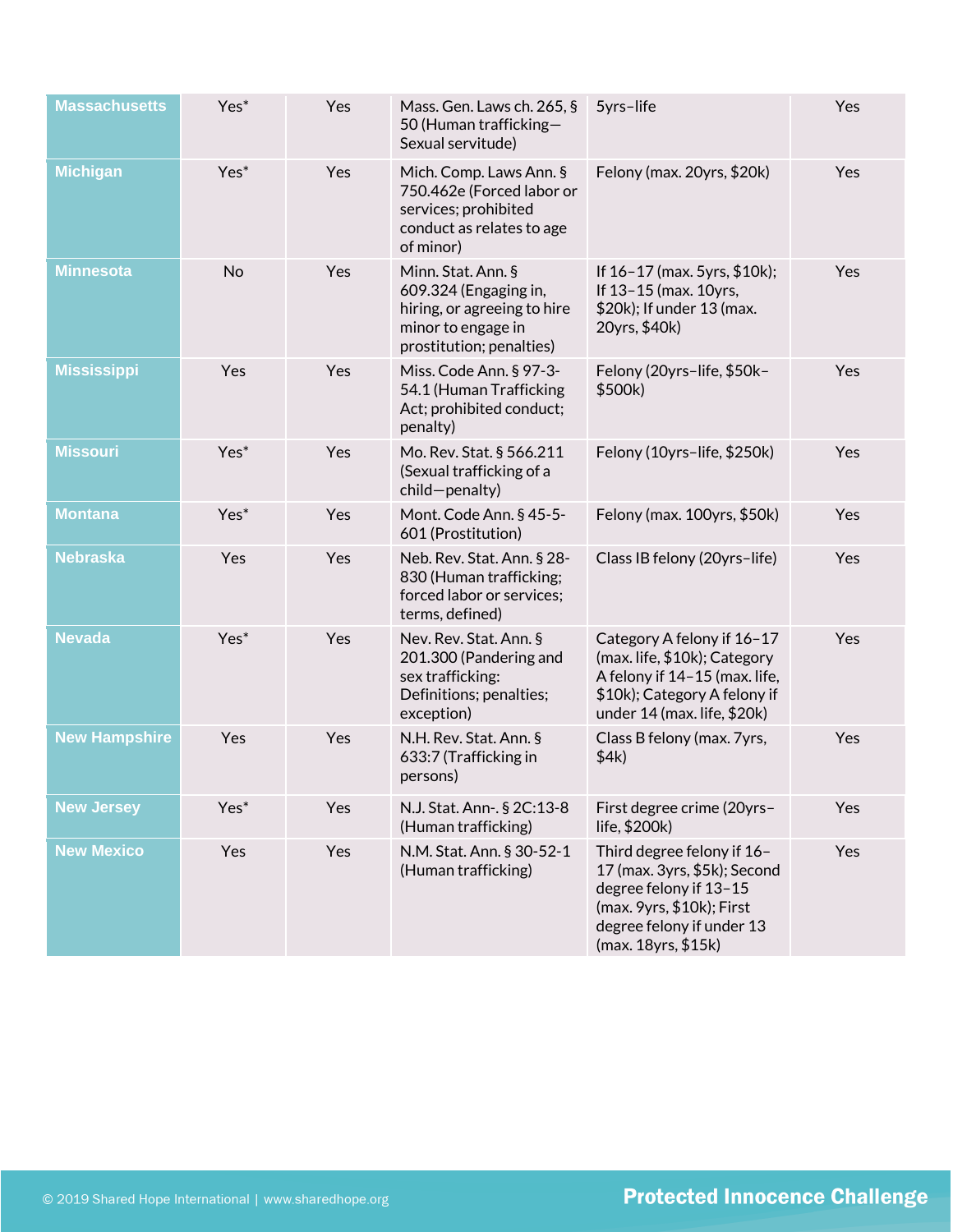| <b>New York</b>       | No               | Yes | N.Y. Penal Law § 230.11<br>(Aggravated patronizing a<br>minor for prostitution in<br>the third degree); N.Y.<br>Penal Law § 230.12<br>(Aggravated patronizing<br>prostitution in the second<br>degree); N.Y. Penal Law §<br>230.13 (Aggravated<br>patronizing a minor for<br>prostitution in the first<br>degree) | Class E felony if under 17<br>(max. 4yrs, \$5k); Class D<br>felony if under 15 (2-7yrs,<br>\$5k); Class B felony if<br>under 11 or under 13 and<br>offender 18+ (1-25yrs,<br>\$5k) | No<br>(under 17) |
|-----------------------|------------------|-----|-------------------------------------------------------------------------------------------------------------------------------------------------------------------------------------------------------------------------------------------------------------------------------------------------------------------|------------------------------------------------------------------------------------------------------------------------------------------------------------------------------------|------------------|
| <b>North Carolina</b> | Yes*             | Yes | N.C. Gen. Stat. § 14-43.11<br>(Human trafficking)                                                                                                                                                                                                                                                                 | Class B2 felony (125-157<br>months)                                                                                                                                                | Yes              |
| <b>North Dakota</b>   | Yes <sup>8</sup> | No  | N.D. Cent. Code § 12.1-<br>41-05 (Patronizing a<br>victim of sexual servitude)                                                                                                                                                                                                                                    | Class A felony (max. 20yrs;<br>\$20k)                                                                                                                                              | Yes              |
| Ohio                  | <b>No</b>        | Yes | Ohio Rev. Code Ann. §<br>2919.22 (Endangering<br>children)                                                                                                                                                                                                                                                        | Second degree felony (2-<br>8yrs, \$15k)                                                                                                                                           | Yes              |
| <b>Oklahoma</b>       | Yes              | Yes | Okla. Stat. Ann. tit. 21, §<br>748 (Human trafficking)                                                                                                                                                                                                                                                            | Felony (15yrs-life, \$250k)                                                                                                                                                        | Yes              |
| <b>Oregon</b>         | Yes*             | Yes | Or. Rev. Stat. § 163.266<br>(Trafficking in persons)                                                                                                                                                                                                                                                              | Class A felony (max. 20yrs,<br>\$375k)                                                                                                                                             | Yes              |
| <b>Pennsylvania</b>   | Yes              | Yes | 18 Pa. Cons. Stat. § 3011<br>(Trafficking in individuals)                                                                                                                                                                                                                                                         | First degree felony (max.<br>20yrs, \$25k)                                                                                                                                         | Yes              |
| <b>Rhode Island</b>   | Yes <sup>9</sup> | Yes | R.I. Gen. Laws Ann. § 11-<br>67.1-6 (Patronizing a<br>victim of sexual servitude)                                                                                                                                                                                                                                 | Felony (max. 20yrs, \$20k)                                                                                                                                                         | Yes              |
| <b>South Carolina</b> | Yes              | Yes | S.C. Code Ann. § 16-3-<br>2020 (Trafficking in<br>persons; penalties;<br>defenses)                                                                                                                                                                                                                                | Felony (max. 30yrs)                                                                                                                                                                | Yes              |
| <b>South Dakota</b>   | Yes*             | No  | S.D. Codified Laws § 22-<br>49-2 (First degree human<br>trafficking)                                                                                                                                                                                                                                              | Class 2 felony (max. 25yrs,<br>\$50k)                                                                                                                                              | Yes              |
| Tennessee             | Yes              | Yes | Tenn. Code Ann. § 39-13-<br>309 (Trafficking for<br>commercial sex acts)                                                                                                                                                                                                                                          | Class B felony if 15-17 (8-<br>30yrs, \$25k); Class A<br>felony if under 15 (15-<br>60yrs, \$50k)                                                                                  | Yes              |
| Texas                 | Yes              | Yes | Tex. Penal Code Ann. §<br>20A.02 (Trafficking of<br>persons)                                                                                                                                                                                                                                                      | First degree felony (5yrs-<br>life, $$10k)$                                                                                                                                        | Yes              |
| <b>Utah</b>           | Yes              | Yes | Utah Code Ann. § 76-5-<br>308.5 (Human trafficking<br>of a child-Penalties)                                                                                                                                                                                                                                       | First degree felony (5yrs-<br>life, $$10k)$                                                                                                                                        | Yes              |

<sup>&</sup>lt;sup>8</sup> The core human trafficking law, N.D. Cent. Code § 12.1-41-02 (Trafficking an individual), and the sex trafficking law, N.D. Cent. Code § 12.1-41-04 (Sexual servitude), do not apply to buyers, but two offenses within the human trafficking chapter are applicable to buyers.<br><sup>9</sup> The core human trafficking law, R.I. Gen. Laws Ann. § 11-67.1-3 (Trafficking an individual), does not apply to buyers, bu

are applicable to buyers.